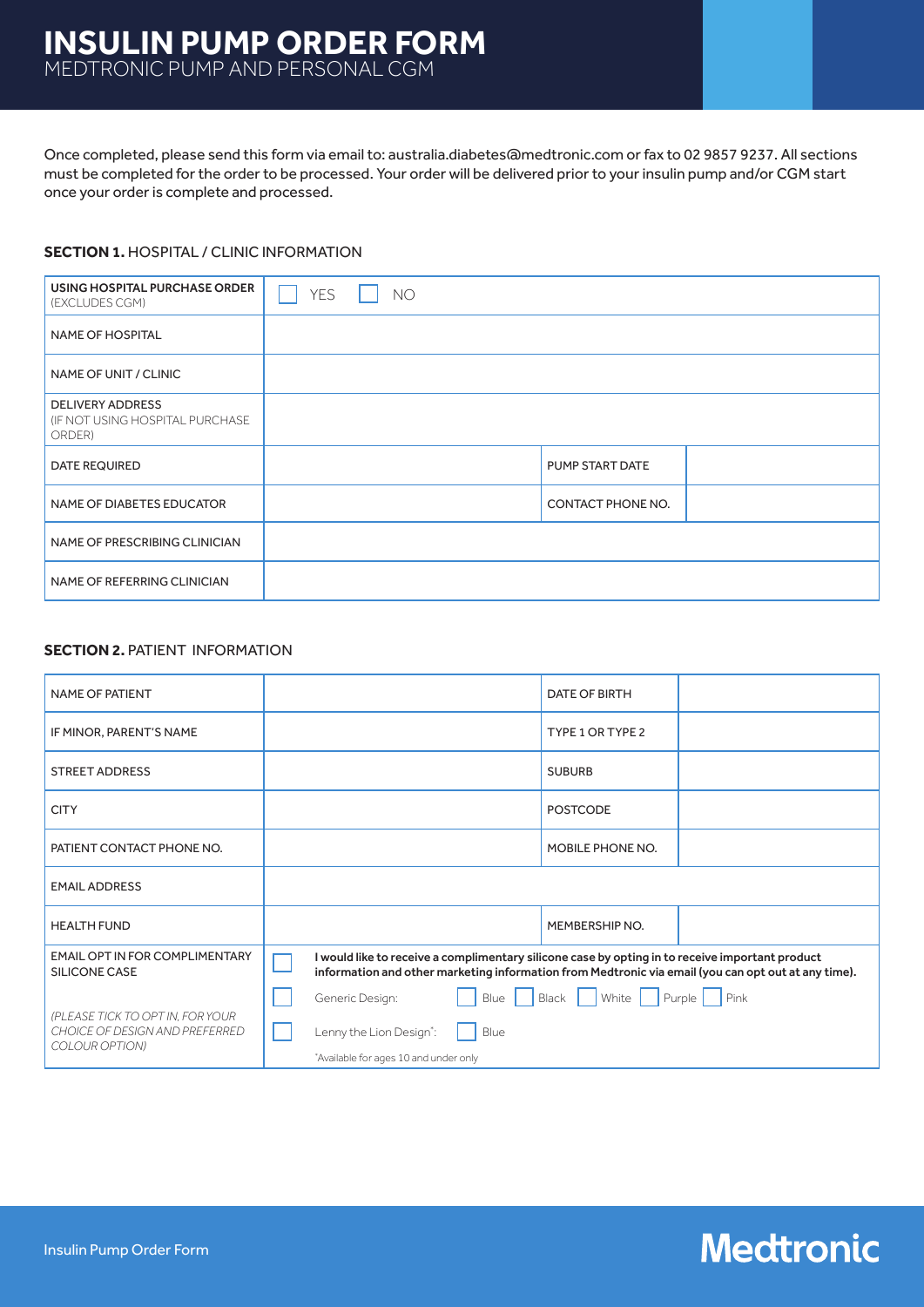Once completed, please send this form via email to: australia.diabetes@medtronic.com or fax to 02 9857 9237. All sections must be completed for the order to be processed. Your order will be delivered prior to your insulin pump and/or CGM start once your order is complete and processed.

### **SECTION 3. PUMP ORDERING INFORMATION**

| ORDER TYPE (PLEASE SELECT): | New Pump Purchase                                                                                                                                                                                                                                                                   |  |
|-----------------------------|-------------------------------------------------------------------------------------------------------------------------------------------------------------------------------------------------------------------------------------------------------------------------------------|--|
|                             | Upgrade from Medtronic Pump                                                                                                                                                                                                                                                         |  |
|                             | Existing Bridging the Gap Patient                                                                                                                                                                                                                                                   |  |
|                             | Upgrade from other Brand (please specify)                                                                                                                                                                                                                                           |  |
| PUMP TYPE (PLEASE SELECT):  | MiniMed <sup>™</sup> 770G<br>Price AUD: \$8,574. Rebate Code: MI330. Patient must be 7+ years.                                                                                                                                                                                      |  |
|                             | The MiniMed ™ 770G will initially be supplied with an UNLINKED Roche Accu-Chek Guide Blood Glucose Meter<br>free of charge to keep. The Roche Accu-Chek Guide Linked Blood Glucose Meter will be provided to you when<br>available, currently estimated to be in Quarter 1 of 2021. |  |
|                             | MiniMed <sup>™</sup> 640G<br>Price AUD: \$8.574. Rebate Code: MI150                                                                                                                                                                                                                 |  |

### **SECTION 4.** PHONE COMPATIBILITY - MINIMED™ 770G ONLY

If ordering MiniMed™ 770G, please check the compatibility of your Smartphone at https://www.medtronic-diabetes.com.au/mm770g-supported-devices If this section is not completed, NO Blue USB adapter will be provided, so please complete this section in ALL cases.

NOTE: You will normally find the information required in the following locations: iOS: Settings > General > About or Settings >About Phone > Model Number Android: Settings > About Phone > Software Information > Android Version

| <b>NO SMARTPHONE</b> | MAKE / NAME:                               |                                               |
|----------------------|--------------------------------------------|-----------------------------------------------|
|                      |                                            | Example: Apple iPhone 12 / Samsung Galaxy s20 |
| <b>APPLE IPHONE</b>  | MODEL NUMBER:                              | Example: MGE63X/A or SM-G981B                 |
| <b>ANDROID</b>       | <b>IOS OR ANDROID</b><br>SOFTWARE VERSION: |                                               |
|                      |                                            |                                               |

MEDTRONIC INTERNAL USE ONLY **If** MiniMed™ 770G is ordered, please double check Mobile Phone indicated in Section Four. If make / model is not compatible with the MiniMed™ App, ensure a Blue USB Adapter (ACC-1003911D) is included when sent to patient.

### **SECTION 5. CGM ORDERING INFORMATION**

| DATE CGM REQUIRED:                                                                                                                                                                                                                  |                                                                              | CGM TRAINING DATE:                                    |                                                                                                                                                                                                                                |
|-------------------------------------------------------------------------------------------------------------------------------------------------------------------------------------------------------------------------------------|------------------------------------------------------------------------------|-------------------------------------------------------|--------------------------------------------------------------------------------------------------------------------------------------------------------------------------------------------------------------------------------|
| PLEASE TICK IF ORDERING<br>A CGM PROTECTOR KIT                                                                                                                                                                                      | 1 X GUARDIAN™ LINK 3 TRANSMITTER AND 2 X BOXES OF GUARDIAN™ SENSOR 3 (5/BOX) |                                                       |                                                                                                                                                                                                                                |
|                                                                                                                                                                                                                                     |                                                                              | <b>Option 2:</b> Ship all at once (pay \$750 upfront) | <b>Option 1:</b> Ship Guardian <sup>TM</sup> Link $3 + 5$ sensors now, and ship<br>remaining order in 6 weeks (pay \$375 now, and \$375 in 6 weeks) $OR$                                                                       |
| PLEASE TICK IF ORDERING A<br>12 MONTH SUBSCRIPTION                                                                                                                                                                                  | 1 X BOX OF GUARDIAN™ SENSOR 3 (5/BOX) per month (\$250 per month)            |                                                       |                                                                                                                                                                                                                                |
| 770G CGM Protector Kit:<br>Product: M455001B070<br>Includes a Guardian <sup>™</sup> Link 3 transmitter kit and 10 Guardian <sup>™</sup> 3 sensors.<br>Special offer valid within 3 months of pump start - \$750 each (48% off RRP). |                                                                              |                                                       | <b>640G CGM Protector Kit:</b><br>Product: M455001B023<br>Includes a Guardian <sup>™</sup> Link 3 transmitter kit and 10 Guardian™ 3 sensors.<br>Special offer valid within 3 months of pump start - \$750 each (48% off RRP). |

#### **NOTE:**

You may be eligible to access the CGM Subsidisation Program, please see your healthcare professional for more information.

#### **WHAT WILL HAPPEN NOW:**

You will receive an email within 72 hours of Health Fund approval with an eShop username and temporary password. You will then need to log in and enter credit card payment details to complete the order via: https://eshop.medtronic-diabetes.com.au

If enrolled into the StartRight™ program, you will receive a call from the StartRight™ consultant prior to your next appointment.

#### **IMPORTANT - PLEASE READ**

**·** Prices are GST exempt **· The glucose sensor should be stored at a temperature of between 2C and 30C.** The shelf life of the sensors is 12 months from date of manufacture **·** Delivery is ex stock (Sydney) via courier. 4518-112017

# **Medtronic**

### **FOR INQUIRIES PLEASE CALL: 1800 777 808**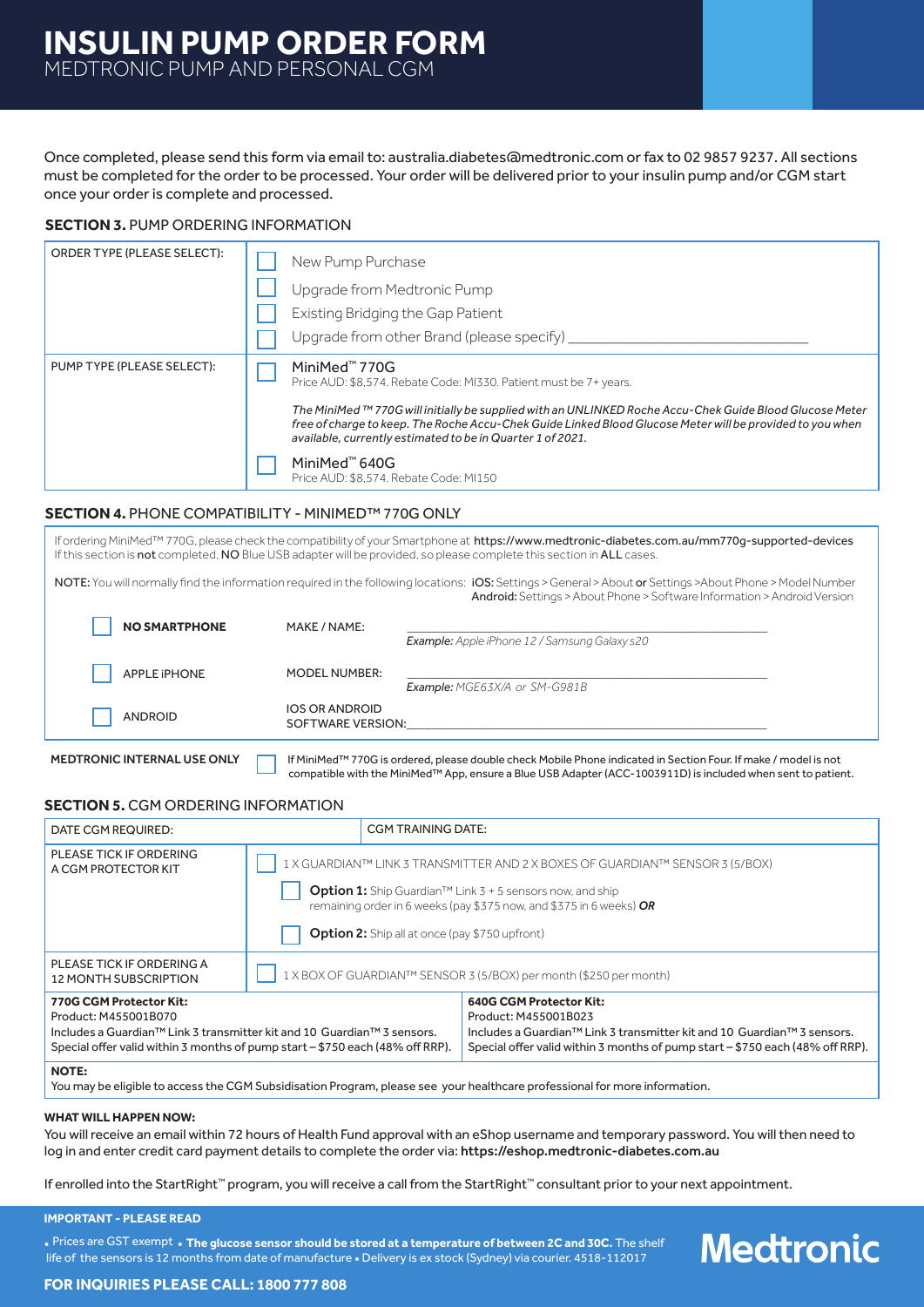Once completed, please send this form via email to: australia.diabetes@medtronic.com or fax to 02 9857 9237. All sections must be completed for the order to be processed. Your order will be delivered prior to your insulin pump and/or CGM start once your order is complete and processed.

### **SECTION 6. PATIENT ATTESTATION & SIGNATURE / DATE**

| Please tick all that apply:                                                                                                                                                                                                                                                                                                                                                                                                                                                                                                                                                                                       |  |  |  |  |
|-------------------------------------------------------------------------------------------------------------------------------------------------------------------------------------------------------------------------------------------------------------------------------------------------------------------------------------------------------------------------------------------------------------------------------------------------------------------------------------------------------------------------------------------------------------------------------------------------------------------|--|--|--|--|
| I give consent for Medtronic to liaise with my health fund on my behalf in order to attempt to secure funding in respect of the<br>MiniMed™ 640G Insulin Pump or MiniMed™ 770G Insulin Pump. (Please note that if you do not wish for us to do so, we will take this<br>to mean that you/your healthcare team are to liaise with your health fund independently to secure funding in respect of this order).                                                                                                                                                                                                      |  |  |  |  |
| I give consent for my healthcare professional to submit my personal and sensitive information on my behalf to Medtronic<br>to enable them to process this order (please note that if this is not signed, we understand that you will submit this<br>information directly to us to enable us to process your order).                                                                                                                                                                                                                                                                                               |  |  |  |  |
| I confirm that I have read and understood the Privacy Statement below.                                                                                                                                                                                                                                                                                                                                                                                                                                                                                                                                            |  |  |  |  |
| I consent for Medtronic to collect and store my sensitive personal details contained in this form in accordance with the<br>Medtronic Privacy Policy.                                                                                                                                                                                                                                                                                                                                                                                                                                                             |  |  |  |  |
| Starting on an insulin pump or continuous glucose monitoring therapy can be life-changing, but it can also be a bit<br>daunting until you get into the swing of things. That's why Medtronic created StartRight™, a free personal coaching<br>program created to help you maximise the incredible benefits of your new therapy by giving you support and confidence<br>with your new Medtronic devices during those important first 3 months.<br>Sign up to as many, or as few of the modules below as you would like. For further information please visit: https://www.<br>medtronic-diabetes.com.au/startright |  |  |  |  |
| SELECT YOUR STARTRIGHT™ MODULES - FREE                                                                                                                                                                                                                                                                                                                                                                                                                                                                                                                                                                            |  |  |  |  |
| Getting To Know Your Pump & Setting up Carelink™ and Apps                                                                                                                                                                                                                                                                                                                                                                                                                                                                                                                                                         |  |  |  |  |
| Introducing CareLink™<br><b>Continuous Glucose Monitoring</b><br>Making the most of Auto Mode                                                                                                                                                                                                                                                                                                                                                                                                                                                                                                                     |  |  |  |  |
| <b>Patient Signature:</b><br>Date:                                                                                                                                                                                                                                                                                                                                                                                                                                                                                                                                                                                |  |  |  |  |
| NB: If enrolled into the StartRight™ program, you will receive a call from the StartRight™ consultant prior to your next appointment.                                                                                                                                                                                                                                                                                                                                                                                                                                                                             |  |  |  |  |
|                                                                                                                                                                                                                                                                                                                                                                                                                                                                                                                                                                                                                   |  |  |  |  |

### **SECTION 7.** HEALTHCARE PROFESSIONAL ATTESTATION & SIGNATURE / DATE

Please note that Stamps are not acceptable. Signature and date must be handwritten:

I certify that I am a registered medical practitioner and that the named patient is indicated for treatment using the Medtronic therapies ordered on this form. A copy of this order will be retained as part of the patient's medical record. I give my consent to Medtronic to liaise with the patient's health fund on my behalf and that I confirm that I have communicated the Privacy Statement below to my patient and obtained their permission to share their personal and sensitive information with Medtronic. I understand that Medtronic disclaims all liability with respect to the falsification or modification of this attestation of clinical need and my confirmation that my patient consents to my sharing of their data with Medtronic.

Healthcare Professional Signature: \_\_\_\_\_\_\_\_\_\_\_\_\_\_\_\_\_\_\_\_\_\_\_\_\_\_\_\_\_\_\_\_\_\_\_\_\_\_\_\_ Date: \_\_\_\_\_\_\_\_\_\_\_\_\_\_\_\_\_\_\_\_\_\_\_\_

### **THANK YOU FOR CHOOSING THE MINIMED™ 770G or 640G SYSTEM.**

# **Medtronic**